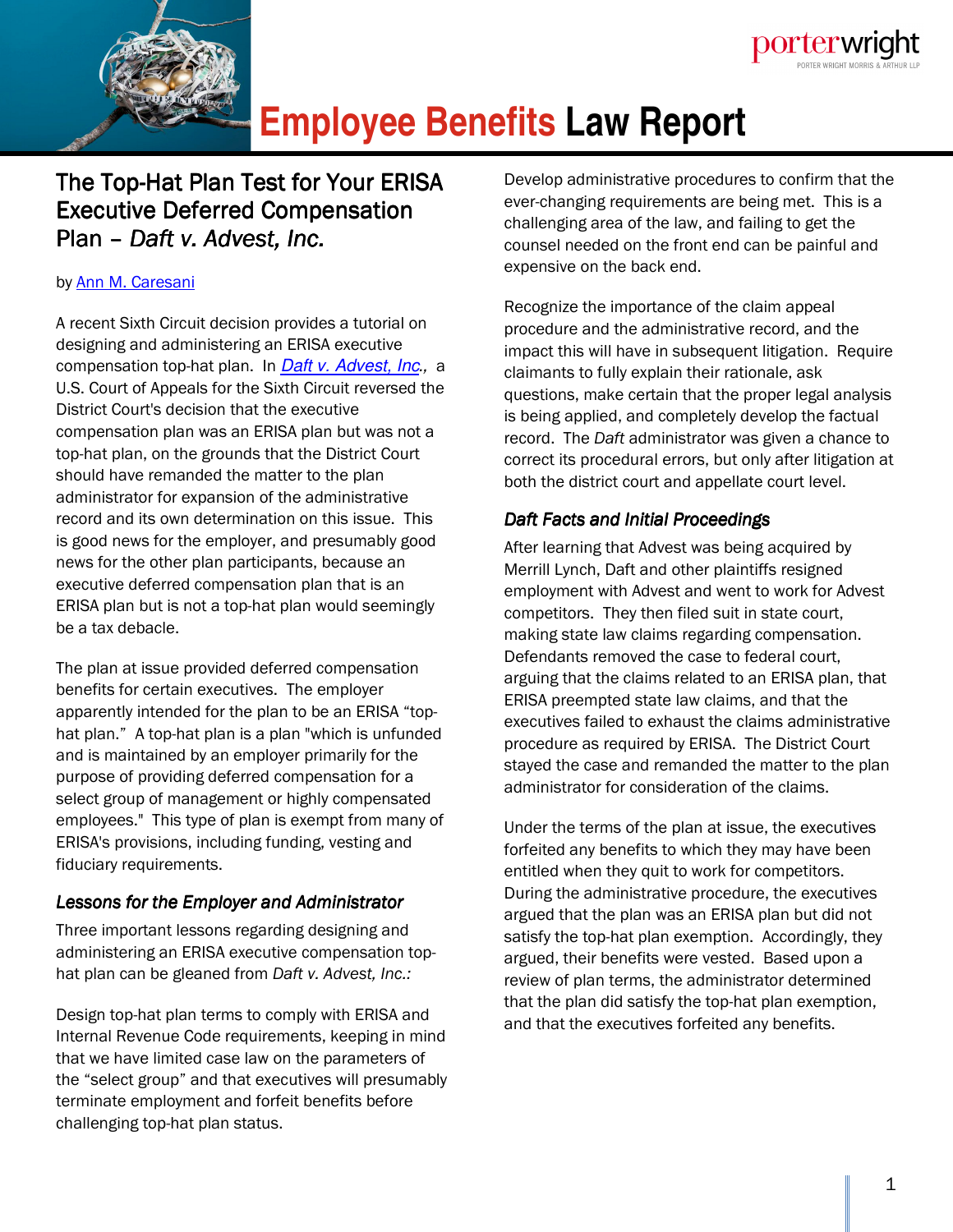## *District Court Decision*

Reviewing the administrative record, the District Court held that the defendant had the burden of proof to establish that the top-hat plan exemption applied. The Court concluded that the administrator should have applied a four-factor top-hat plan test, but erred in only applying one factor: plan terms. The Court found that the facts were insufficiently developed to conclude that the top-hat plan exemption applied. Accordingly, the Court held, the exemption was not satisfied, ERISA funding and vesting provisions had to be applied to the plaintiffs. The Court awarded a monetary remedy under ERISA Section 502(a)(1)(B), with prejudgment interest and attorneys fees.

### **Appellate Court Decision**

The Appellate Court held that the District Court erred. The legal questions regarding top-hat plan status and vesting were raised during the administrative process. Where the problem is with the integrity of the decision making process, the appropriate remedy is generally remand to the administrator. Therefore, the District Court should have remanded the case to the plan administrator for factual development and consideration of the top-hat plan test factors, instead of substituting its judgment on an incomplete administrative record. The Appellate Court also rejected the plaintiffs' argument that the case could not be remanded to the administrator because of the administrator's conflict of interest. Finally, the Appellate Court rejected the District Court's approach of treating the vesting claim as a separate statutory claim, as the vesting claim was simply part of the benefit claim. These holdings reinforce the basic principles of ERISA administrative procedure.

#### *What is the Top-Hat Plan Test?*

The top-hat plan test is not one test set forth in ERISA, but a test that has been developed over time and that varies among circuits. Some of the tests are more focused on the documentation and intent of the parties; others are more focused on whether the administration properly limits participation to a "select group." For employers that operate in more than one circuit, this presumably means that the test is an amalgamation.

In *Daft,* the courts considered the test set forth in a Sixth Circuit decision, *Bakri v. Venture Mfg., Co.:*

- (1) the percentage of the total workforce invited to join the plan,
- (2) the nature of their employment duties,
- (3) the compensation disparity between top-hat plan members and non-members, and
- (4) the actual language of the plan agreement.

It appears that the plan in *Daft* might have been administered, at least initially, in Connecticut, which is in the Second Circuit. The Second Circuit test is set forth in *Demery v. Extebank,* 216 F.3d 283 (2d Cir. 2000), and it is a little different in ways that could be pertinent here. For example, whether the plan is funded is a factor in the *Demery* test, but not the *Bakri* test. In a case brought by a different group of former employees (*Fenwick v. Merrill Lynch & Co., Inc.,* 48 Employee Benefits Cas. 1629, 2009 WL 5184405 (D.Conn. 2009)) a Connecticut District Court ruled after the District Court *Daft* decision that collateral estoppel ("issue preclusion") prevented these same defendants from arguing that this plan was a top-hat plan.

Meanwhile, in Florida (11th Circuit), a district court hearing another case about this plan (*Maynard v. Merrill Lynch & Co. Inc., 46 Employee Benefits Cas. 1133,* 2008 WL 4790670 (M.D.Fla. 2008)) acknowledged the *Daft* decision but treated the plan as a top-hat plan based on the parties' apparent agreement on this issue, and a presumption based on the terms and general approach of a variety of circuits.

As an aside, it is noteworthy that plan documentation was light on claims procedures, which the circuits handled differently and which allowed some of these plaintiffs to successfully argue that exhaustion of procedure was not required.